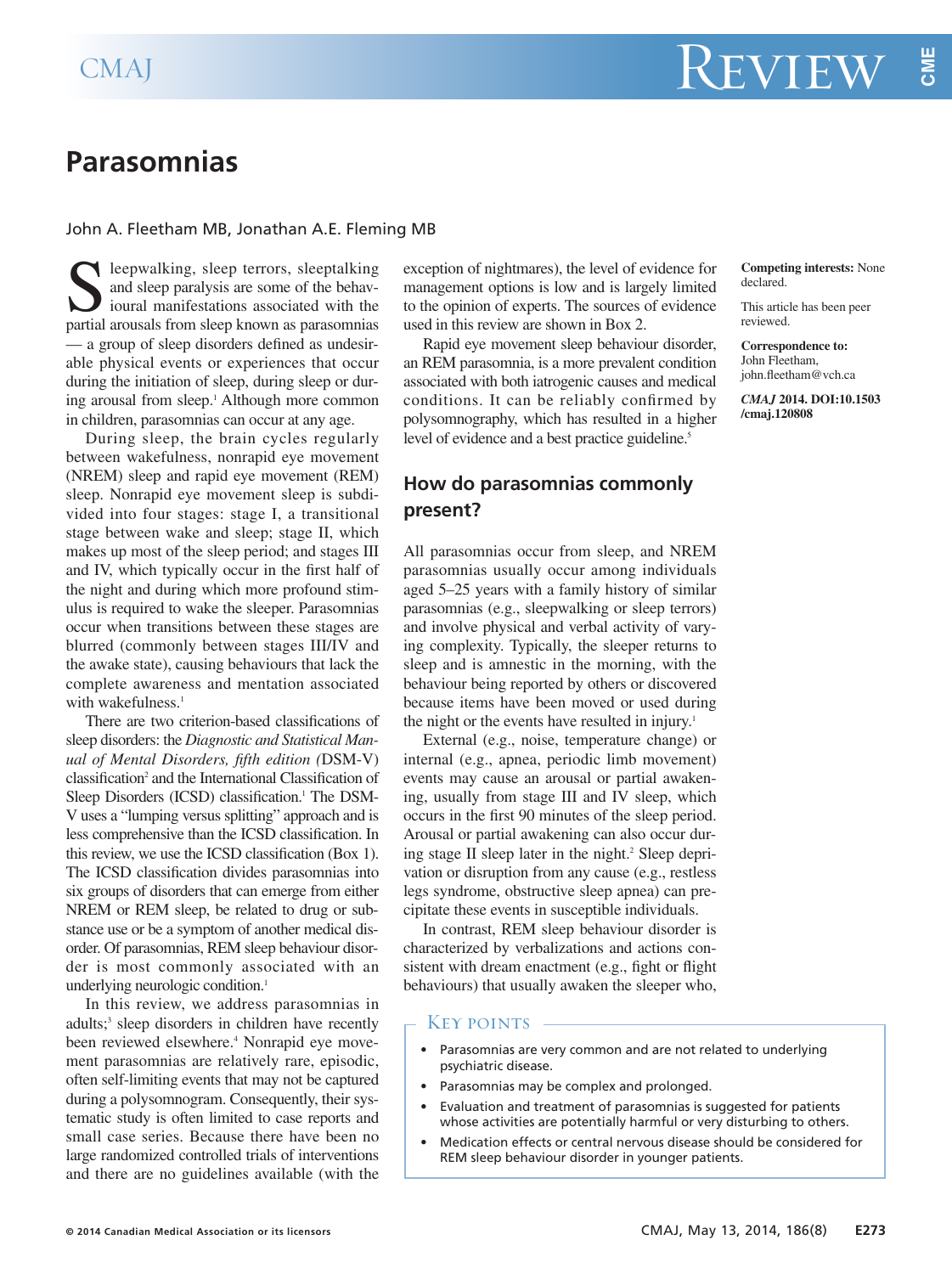unlike those with NREM parasomnias, can often recall the event, including the dream and its associated actions. 1

The characteristics of NREM and REM parasomnias are summarized in Table 1. Distinguishing between NREM and REM parasomnias is important because the treatment and prognosis are different. Nonrapid eye movement parasomnias are more common in younger people and are usually "outgrown" by young adulthood, whereas REM parasomnias present in late adult life and are associated with degenerative brain diseases. 2

The major differential diagnoses for both NREM and REM parasomnia include nocturnal seizures, intoxicated states, medication-induced complex behaviours, nocturnal panic attacks and dissociative disorders. 2

# **Are investigations required for diagnosis?**

Parasomnias are typically diagnosed by obtaining a careful clinical history that assesses the timing, expression and form of the behaviour in the home environment (Box 3). A sleep diary (to exclude sleep deprivation as a precipitant) and a partner's log of the events are useful tools. (See http://yoursleep.aasmnet.org/pdf/sleepdiary.pdf for an example of a sleep diary.)

Referral to a specialist in sleep disorders should be considered for patients whose activi-

#### **Box 1: International Classification of Sleep Disorders for parasomnia<sup>1</sup>**

- 1. Disorders of arousal from nonrapid eye movement sleep
	- a. Confusional arousals
	- b. Sleepwalking
	- c. Sleep terrors
- 2. Parasomnias usually associated with rapid eye movement sleep
	- a. Rapid eye movement sleep behaviour disorder
	- b. Recurrent isolated sleep paralysis
	- c. Nightmare disorder
- 3. Other parasomnias
	- a. Sleep-related dissociative disorders
	- b. Sleep enuresis
	- c. Sleep-related groaning
	- d. Exploding head syndrome
	- e. Sleep-related hallucinations
	- f. Sleep-related eating disorder
- 4. Parasomnia, unspecified
- 5. Parasomnia due to drug or substance use
- 6. Parasomnia due to medical condition

ties are potentially harmful or very disturbing to others, or if polysomnography is required.

It is not cost-effective to obtain a polysomnogram for patients with NREM parasomnia, except to exclude other causes of additional sleep instability (e.g., obstructive sleep apnea, periodic limb movement disorder, narcolepsy). Because one of the ICSD diagnostic criteria for REM sleep behaviour disorder requires the demonstration of REM sleep without atonia, <sup>1</sup> polysomnography is needed to confirm this diagnosis and to rule out comorbid sleep disorders, such as obstructive sleep apnea or periodic limb movement disorder, which are more prevalent in adults and may need to be a focus of management.

# **How are specific parasomnias managed?**

Although incompletely understood, the pathophysiology of NREM and REM parasomnias differ; however, there are commonalities in their management.

There have been no large, randomized controlled treatment trials for all parasomnias, and guidelines are limited to the management of nightmares<sup>8</sup> and REM sleep behaviour disorder.<sup>5</sup>

# **Parasomnias commonly associated with NREM sleep**

There are three main types of NREM parasomnias: confusional arousals, sleepwalking and sleep terrors (Table 1). We have included sleeprelated eating disorders and sleeptalking in this section because they emerge from NREM sleep. The DSM-V classifies sleep-related eating as a subtype of sleepwalking, and the ICSD notes that sleeptalking can occur during any stage of sleep.

### Confusional arousals

Confusional arousals can occur any time sleep is interrupted<sup>9</sup> and can accompany sleep-disruptive conditions, such as narcolepsy, obstructive sleep apnea, periodic limb movement disorder or by forced awakenings, especially in sleep-deprived individuals. Drugs and medications<sup>6</sup> that disrupt sleep can also cause confused arousals.<sup>10</sup>

# **Box 2: Evidence used in this review**

We searched Web of Science and MEDLINE for reviews and guidelines on the assessment and treatment of parasomnias, as well as for specific parasomnias (from 2008 to 2012). We also reviewed the citations for parasomnias in the International Classification of Sleep Disorders**<sup>1</sup>** and the *Diagnostic and Statistical Manual of Mental Disorders, fifth edition*. **2**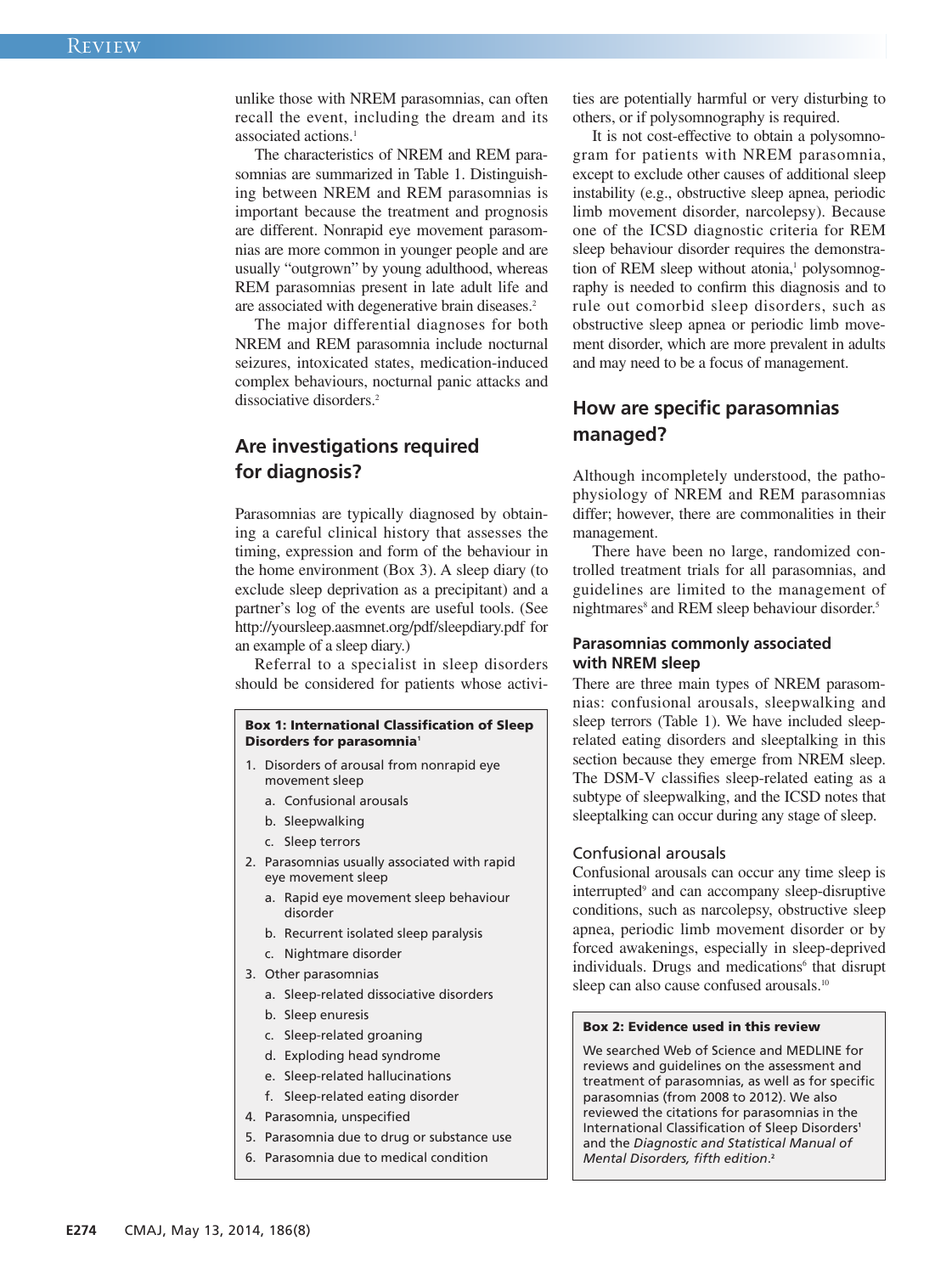| Table 1: Characteristics of parasomnias                         |                           |                                                                                     |                                                                                                       |                                                                                                                                                                           |                                                                                                                                                                                                                     |                                                                                                                                                                                             |                                                                                                                      |
|-----------------------------------------------------------------|---------------------------|-------------------------------------------------------------------------------------|-------------------------------------------------------------------------------------------------------|---------------------------------------------------------------------------------------------------------------------------------------------------------------------------|---------------------------------------------------------------------------------------------------------------------------------------------------------------------------------------------------------------------|---------------------------------------------------------------------------------------------------------------------------------------------------------------------------------------------|----------------------------------------------------------------------------------------------------------------------|
|                                                                 |                           | Nonrapid                                                                            | eye movement parasomnia                                                                               |                                                                                                                                                                           |                                                                                                                                                                                                                     | Rapid eye movement parasomnia                                                                                                                                                               |                                                                                                                      |
| Characteristic                                                  | Confusional arousal       | ing<br>Sleepwalk                                                                    | Sleep terrors                                                                                         | Sleep-related eating<br>disorder                                                                                                                                          | REM sleep behaviour<br>disorder                                                                                                                                                                                     | Sleep paralysis                                                                                                                                                                             | Nightmare disorder                                                                                                   |
| Emerges from                                                    | Stages II, III<br>and IV* | Stages III and IV                                                                   | Stages III and IV                                                                                     | Stages II, III and IV                                                                                                                                                     | <b>REM</b> sleep                                                                                                                                                                                                    | <b>REM</b> sleep                                                                                                                                                                            | <b>REM</b> sleep                                                                                                     |
| Time of night                                                   | Anytime during sleep      | First third of sleep                                                                | First third of sleep                                                                                  | Anytime during sleep                                                                                                                                                      | frequently last third of<br>Anytime but most<br>sleep                                                                                                                                                               | Anytime                                                                                                                                                                                     | frequently last third<br>Anytime but most<br>of sleep                                                                |
| Vocalizations                                                   | Yes                       | Yes                                                                                 | Marked (screaming<br>or crying)                                                                       | Yes                                                                                                                                                                       | Marked                                                                                                                                                                                                              | Slight (moaning or<br>groaning)                                                                                                                                                             | Sometimes                                                                                                            |
| Getting out of bed                                              | Rare                      | Usual                                                                               | Sometimes                                                                                             | Always (food seeking)                                                                                                                                                     | Yes                                                                                                                                                                                                                 | $\frac{1}{2}$                                                                                                                                                                               | $\frac{1}{2}$                                                                                                        |
| Responsiveness on<br>awakening                                  | Decreased                 | Decreased                                                                           | Decreased                                                                                             | Decreased                                                                                                                                                                 | Responsive                                                                                                                                                                                                          | Responsive                                                                                                                                                                                  | Responsive                                                                                                           |
| Autonomic activity                                              | Normal                    | Normal                                                                              | Increased                                                                                             | Normal                                                                                                                                                                    | $\frac{1}{2}$                                                                                                                                                                                                       | $\frac{1}{2}$                                                                                                                                                                               | Yes                                                                                                                  |
| Post-event confusion                                            | Yes                       | Yes                                                                                 | Yes                                                                                                   | Yes                                                                                                                                                                       | $\frac{1}{2}$                                                                                                                                                                                                       | $\frac{1}{2}$                                                                                                                                                                               | $\frac{1}{2}$                                                                                                        |
| Prevalence                                                      | 4.2% 10                   | 80% of adults have<br>1%-4% in adults,<br>sleep walked as<br>children <sup>10</sup> | $1\% - 2\%$ in adults <sup>10</sup>                                                                   | Unknown; estimated to<br>population but higher<br>be 1%-5% in general<br>among patients with<br>eating disorders;<br>common among<br>2-4 times more<br>women <sup>4</sup> | Parkinson Disease'; more<br>be 0.38% in the general<br>Unknown; estimated to<br>about 33% of patients<br>among elderly people;<br>with newly diagnosed<br>population and 0.5%<br>common among men                   | under 30 years for at<br>Unknown. 15%-40%<br>and 1%-10% of the<br>has been reported<br>least one episode <sup>1</sup><br>multiple episodes <sup>4</sup><br>among students<br>population for | $5\% - 8\%$ of adults; <sup>4</sup><br>among women<br>more common                                                    |
| Amnesia of event                                                | Yes                       | Yes                                                                                 | Yes                                                                                                   | Variable                                                                                                                                                                  | $\frac{1}{2}$                                                                                                                                                                                                       | $\frac{1}{2}$                                                                                                                                                                               | $\frac{1}{2}$                                                                                                        |
| Injury risk                                                     | Low if undisturbed        | Low if undisturbed;<br>$\pm$<br>may strike out<br>disturbed or<br>intoxicated       | More common; may<br>injure self trying to<br>escape; may strike<br>out if disturbed or<br>intoxicated | Self-injury from food<br>preparation (cuts,<br>burns, poisoning)                                                                                                          | May injure self or partner<br>as part of dream<br>enactment                                                                                                                                                         | None                                                                                                                                                                                        | None                                                                                                                 |
| Family history of<br>parasomnias                                | Yes                       | Yes                                                                                 | Yes                                                                                                   | Yes                                                                                                                                                                       | Occasionally                                                                                                                                                                                                        | Yes                                                                                                                                                                                         | other parasomnias <sup>1</sup><br>co-occurrence with<br>predisposition and<br>suggest a genetic<br>Yes; twin studies |
| Note: REM = rapid eye movement.<br>in this review. <sup>7</sup> |                           |                                                                                     |                                                                                                       |                                                                                                                                                                           | *The scoring of sleep has changed recently with Stage II sleep being renamed N2, and stages III and IV being named N3. Because most clinicians are familiar with the old staging nomenclature, this is what we used |                                                                                                                                                                                             |                                                                                                                      |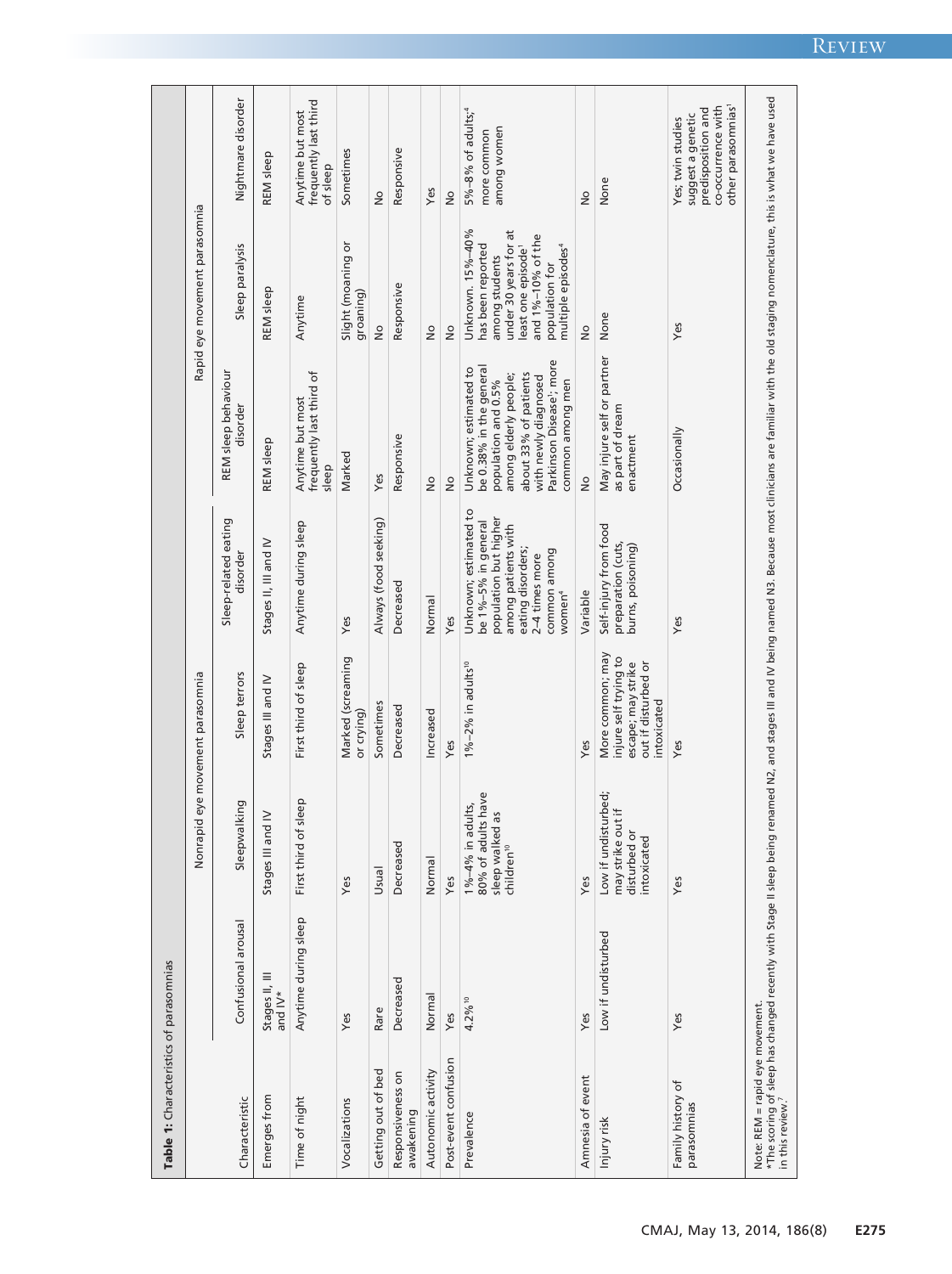Typically, these events are brief and may include sleeptalking and simple motor behaviours that occur without responsiveness to the environment. <sup>3</sup> Because of the sleeper's amnesia, they may only be noted by his or her bed partner. The frequency of events decreases with age;<sup>11</sup> persistence into the twenties is usually associated with comorbidities or medications.<sup>12</sup>

Two variants of confused arousals have been described: severe morning sleep inertia (sleep drunkenness, similar to the confusion, disorientation and slowed responses seen on awakening

### **Box 3: Clinical questions to aid in the diagnosis of parasomnia**

- 1. Rule out sleep deprivation
	- a. Time in and out of bed and total sleep time, ideally from a one-week sleep diary
	- b. Exclude external causes of sleep loss
		- i. Elective
		- ii. Shift work
		- iii. Caregiving: young children, ill family member, pets
- 2. Rule out effects of intoxication or withdrawal
	- a. Alcohol use
		- i. Current pattern of use
		- ii. Any binge drinking?
	- b. Substance use
		- i. Current pattern of use
		- ii. Intoxication with stimulants
		- iii. Withdrawal from sedatives
- 3. Rule out sleep disorders causing sleep instability
	- a. Sleep apnea
	- b. Periodic limb movement disorder
	- c. Restless legs syndrome
	- d. Narcolepsy
- 4. Rule out medical disorders or treatments associated with sleep instability a. Syndromes causing pain or discomfort at night
	- b. "Alerting" medications (e.g., second-generation antidepressants [selective serotonin reuptake inhibitor, serotonin–norepinephrine reuptake inhibitor], stimulants, dopamine agonists)
- 5. Confirm presence of NREM parasomnias in other family members and during the patient's childhood
	- a. In the absence of such a history, expand the screen to include other pathologies, including nocturnal seizures
- 6. Timing of events
	- a. NREM parasomnias predominate in the first third of the night, REM parasomnias in the last third
- 7. Morphology of events
	- a. Stereotypical, brief events are more likely to be ictal
	- b. Marked autonomic arousal is characteristic of sleep terrors
	- c. Confusion on awakening is likely with NREM parasomnias but absent with REM parasomnias
	- d. Eyes tend to be open in NREM parasomnias but closed in REM parasomnias
	- e. Amnesia of the event is characteristic of NREM parasomnias, but REM parasomnias are characterized by recall of dreams or dream fragments

Note: NREM = nonrapid eye movement, REM = rapid eye movement.

from slow wave sleep) and sleep-related sexual behaviours (commonly referred to as sexsomnia). Sexual behaviours (e.g., vocalizations, fondling, masturbation, intercourse and sexual assault) emerge as part of a confused arousal from sleep, although partial seizures and other pathologies should be considered.<sup>13</sup>

Isolated confusional arousals in adults rarely come to clinical attention. For patients who present with confusional arousals, important measures to maximize sleep stability include improving sleep hygiene, avoiding centrally acting medications or drugs, and preventing sleep deprivation. The use of benzodiazepines<sup>14</sup> and specific serotonin reuptake inhibitors (SSRIs),<sup>15</sup> in conjunction with education about sleep and stress management and taking appropriate precautions (Box 4), may be effective. Anecdotal evidence suggests that scheduled awakenings (setting the alarm for 1 hr after sleep onset) can be helpful. 16

Patients with confusional arousals (as well as those with other parasomnias) should be counselled to not co-sleep with children, because even a single event has the potential for very serious consequences. It is also useful for patients to let others know of the disorder if they are going on a group trip (e.g., business trip, camping).

# Sleepwalking

Sleepwalking is the result of a series of complex behaviours that occur while the patient is in an altered state of consciousness. A spectrum of activity may be seen; the most simple events include sitting up in bed in a confused manner before walking. Usually the individual's eyes are open (in contrast, the eyes remain closed in REM parasomnias). 1

Agitated ambulation is more common in older sleepwalkers, is often associated with a perceived threat or dreams promoting "fight or flight" behaviour, and may result in injury to bystanders. Rarely, sleepwalking may lead to injury or death for the sleeper<sup>17</sup> or others.<sup>14</sup>

The co-occurrence of predisposing factors is required to precipitate sleepwalking episodes, and sleepwalking is unlikely in the absence of one or more of these factors. <sup>18</sup> Genetic susceptibility is the predominant predisposing factor, and sleep deprivation, touch, noise, stress, alcohol, medications and fever are potential triggers.

The cause of sleepwalking is unknown, although the pathophysiology clearly involves slow wave sleep. Although the macroarchitecture of sleep in people who sleepwalk is essentially normal, there may be more fragmentation of slow wave sleep. <sup>19</sup> Single photon emission computed tomography during an episode of sleepwalking supports the co-occurrence of sleeping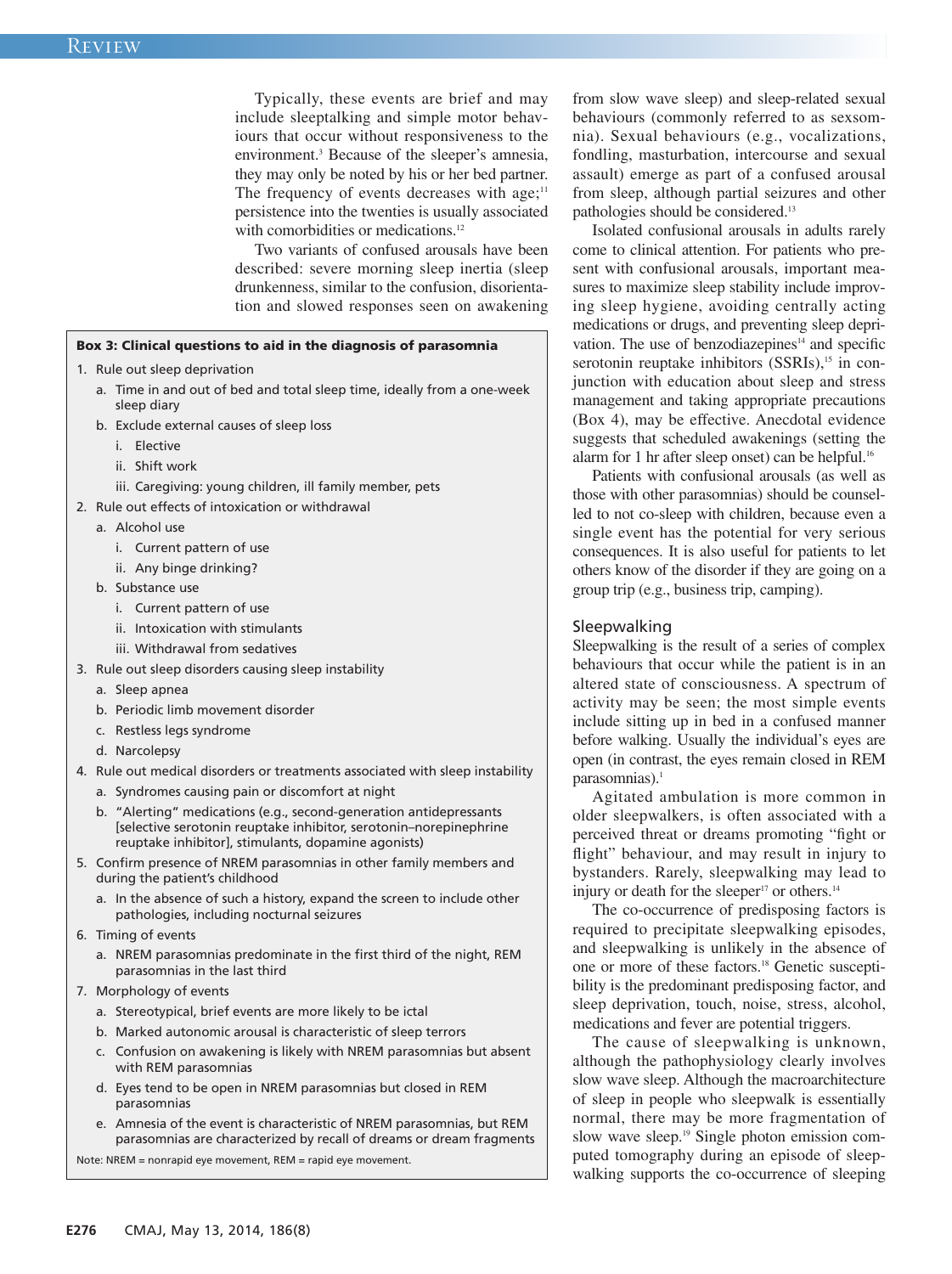and waking states caused by selective activation and hypoactivation of neural circuits. 20

In addition to the usual safety precautions (Box 4), the patient can be counselled to avoid sleep deprivation, and comorbid sleep disorders (e.g., obstructive sleep apnea<sup>21</sup>) can be treated via nonpharmacologic and pharmacologic interventions. Scheduled awakenings, psychotherapy, relaxation exercises and hypnosis may be helpful, <sup>22</sup> but pharmacotherapy is often required for patients with frequent or hazardous episodes (arbitrarily defined as more than 50% of nights). Clonazepam is commonly used, with more limited evidence for other benzodiazepines, imipramine, paroxetine and melatonin. 16

## Sleep terrors

Sleep terrors — events typically lasting between 30 seconds and 5 minutes $23$  — commence with the sleeper sitting up in bed, emitting a loud scream and showing the typical autonomic manifestations of intense fear. <sup>1</sup> Associated dream imagery may be reported and incoherent vocalizations can occur; the sleeper may bolt from the bed and run in an apparent attempt to avoid harm, thereby injuring themselves or others.<sup>24</sup>

The pathophysiology of sleep terrors is unknown, but it is assumed that slow wave sleep instability accounts for these disturbances. There is an association between sleep terrors and psychiatric disorders; 10,25 sleepers with night terrors exhibit a high level of depression, anxiety, and obsessive–compulsive and phobic traits on the Minnesota Multiphasic Personality Inventory. 25 Tricyclic antidepressants and benzodiazepines may be effective and should be considered if the sleep terrors are potentially harmful. 4

#### Sleeptalking

Sleeptalking or somniloquy, classified in ICSD under "sleep disorders associated with conditions classified elsewhere,"1 is a common parasomnia that ranges from isolated speech to full conversations without recall. It occurs in all sleep states and can be associated with obstructive sleep apnea, other disorders of arousal and REM-related parasomnias. <sup>23</sup> There are no specific treatments, and the clinical approach is to eliminate or reduce the conditions with which it is associated.

#### Sleep-related eating disorder

This parasomnia is classified in DSM-V under sleepwalking, <sup>2</sup> whereas ICSD classifies it as "other parasomnias."1 Sleep-related eating disorder is best conceptualized as the combination of the binge eating of bulimia nervosa with the disordered arousal, confused behaviour and amnesia (partial or full) of a parasomnia arising from NREM sleep. <sup>10</sup> Food and

beverages are consumed in a hurried and out-ofcontrol manner, with high-calorie foods being preferred. Sometimes unusual (e.g., slabs of butter) or toxic foodstuffs (e.g., uncooked chicken) may be ingested. Variable, diminished awareness and recall distinguishes sleep-related eating disorder from nocturnal eating syndrome, <sup>26</sup> in which excessive amounts of food are eaten before or during the sleep period in full consciousness.

The pathophysiology of sleep-related eating disorder is unclear, but it is associated with other sleep disorders $27$  including sleepwalking, restless legs syndrome, periodic limb movement disorder, obstructive sleep apnea and narcolepsy<sup>28</sup> and medications, including zolpidem. <sup>29</sup> Successful treatment of the associated sleep disorder can substantially improve this parasomnia.

Management of sleep-related eating disorder usually requires specialist care with attention to safety (because of the potential ingestion of toxic foods). First steps include normalizing the patient's eating schedule, preventing sleep deprivation and minimizing alcohol and substance use. If medication is required, the current preferred choice by experts is topiramate, with SSRI agents and dopamine agonists being second-line options. 30

# **Parasomnias usually associated with REM sleep**

There are 3 parasomnias associated with REM sleep: REM sleep behaviour disorder, recurrent isolated sleep paralysis and nightmare disorder.

#### REM sleep behaviour disorder

Two clinical forms of REM sleep behaviour disorder are seen: acute and chronic. <sup>31</sup> The acute form is associated with specific medications and substance abuse or withdrawal, and the chronic form is subdivided into either idiopathic or secondary to a neurologic disease. 5

#### **Box 4: Safety precautions for patients with parasomnia**

- 1. Identify, then reduce or eliminate known precipitating factors
- 2. Avoid sleep deprivation: maintain a regular sleep–wake schedule with a constant waking time
- 3. Limit, preferably eliminate, the use of alcohol and recreational drugs
- 4. Maximize safety of the sleeping environment
	- i. Sleep on the lowest floor in the house
	- ii. Use a mattress on the floor
	- iii. Sleep solo or use two queen-sized mattresses pushed together for co-sleeping
	- iv. Minimize or pad bedside furniture
	- v. Secure bedside light above bed but out of reach
	- vi. Use plastic cups or bottles, if bedside water is required
	- vii. Consider child-proof door knobs, door wedges or alarms
	- viii. Remove or lock any weapons or dangerous household items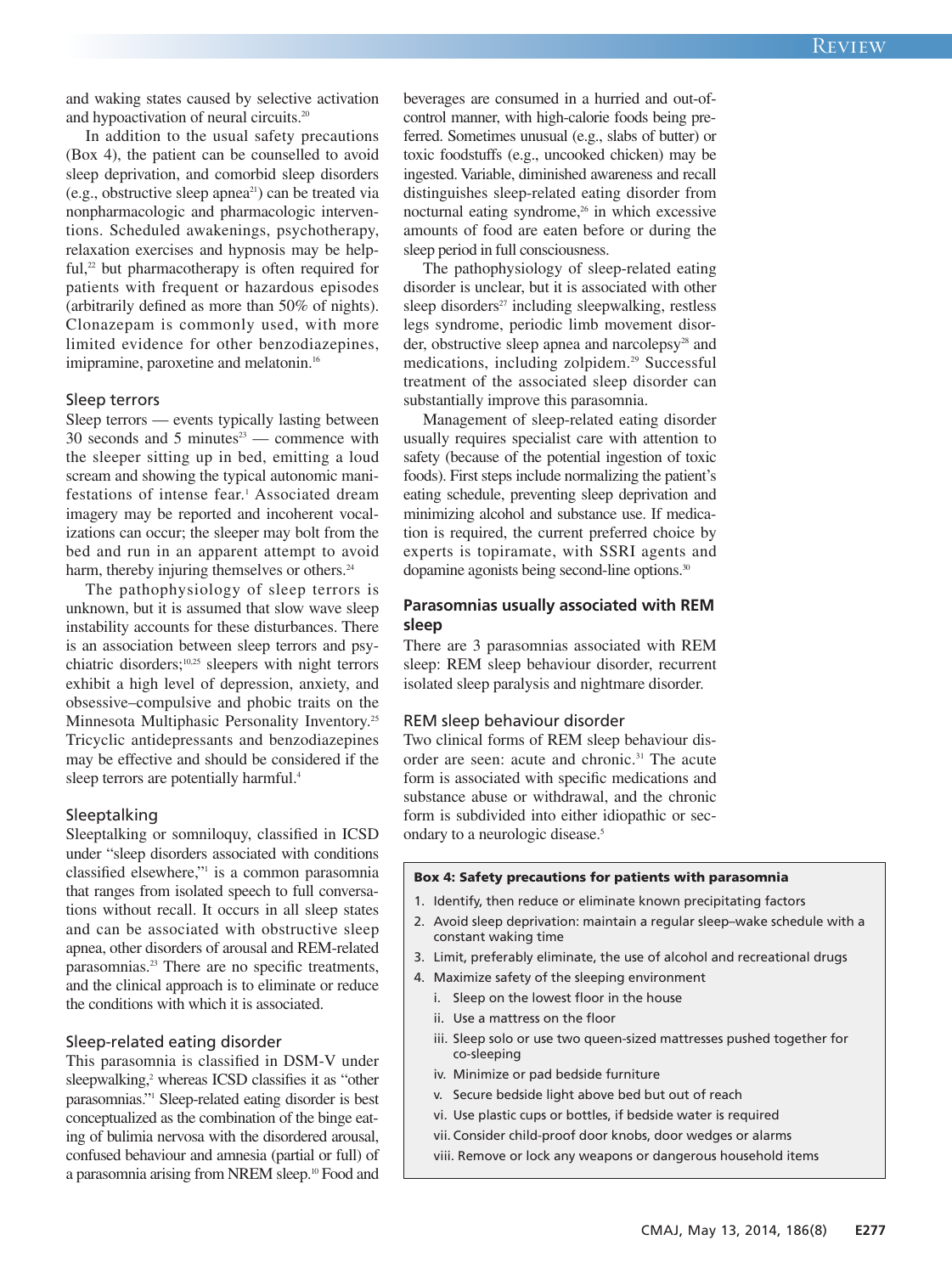Rapid eye movement sleep behaviour disorder is characterized by activity in REM sleep causing injury or sleep disruption. Polysomnography is required to confirm the associated electromyographic abnormalities. In REM sleep behaviour disorder, there is a loss of REM atonia with excessive muscle tone, twitches on electromyography, and movements that often appear to be dream enactment, potentially causing injury to the sleeper or bed partner. Episodes usually occur about once a week, but may be as often as four times nightly over consecutive nights. In contrast to all NREM parasomnias, the sleeper awakens rapidly without confusion and often with good recall of a dream that corresponds with the enacted behaviours that can include talking, laughing, swearing, shouting, reaching, grabbing, flailing, punching, hitting or running.<sup>5</sup>

Because REM sleep behaviour disorder emerges from REM sleep, which is maximal in the last half of the night, this is the time when events are most likely to occur. Patients with narcolepsy, a condition characterized by REM periods at sleep onset, are at risk of REM sleep behaviour disorder, and their events can occur earlier in the night. 5

Rapid eye movement sleep behaviour disorder is considered to be a long-standing and progressive disorder, although an acute form can emerge during REM sleep rebound states (e.g., the first night on continuous positive airway pressure for obstructive sleep apnea), withdrawal from alcohol, sedative hypnotic agents or REM suppressant medications. 5

The major predisposing factors are male sex, age greater than 50 years, and an underlying neurologic disease, particularly Parkinson disease, Lewy body dementia and stroke. <sup>5</sup> Rapid eye movement sleep behaviour disorder is a wellestablished risk factor for neurodegenerative disease, with studies indicating that 40%–65% of patients with this disorder develop a defined neurodegenerative phenotype within the subsequent 10 years. <sup>32</sup> Narcolepsy and post-traumatic stress disorder are associated with REM sleep behaviour disorder, <sup>1</sup> as are the use of SSRI and serotonin norepinephrine reuptake inhibitors.<sup>33</sup>

The exact pathophysiology of REM sleep behaviour disorder is unclear, but it may be caused by reduced dopamine transporters in the striatum<sup>34</sup> and diminished striatal dopaminergic innervation. 35 The onset may be gradual or rapid and the course is progressive; spontaneous remissions are very rare, although dream enactment may subside during the late stages of a neurodegenerative disorder.

Rapid eye movement sleep behaviour disorder can be diagnosed based on clinical history, which should include the bed partner's account. This is the only parasomnia that can be readily confirmed by polysomnography, which shows an excessive amount of sustained electromyographic activity in REM sleep. Of patients with REM sleep behaviour disorder, 70% will have periodic limb movements during NREM sleep.<sup>36</sup>

As with other parasomnias, there have been no large trials of treatment for this condition, but case series have shown that clonazepam is most commonly used for this condition. <sup>5</sup> Screening for obstructive sleep apnea should be undertaken before starting treatment with clonazepam. The most troublesome adverse effect associated with clonazepam therapy is morning confusion and memory impairment. <sup>5</sup> Melatonin in high doses is an alternative to clonazepam, and there is some anecdotal support for the use of dopamine agonists such as pramipexole. <sup>5</sup> A novel alarm system for patients unresponsive to medications has been described recently. 37

#### Sleep paralysis

Sleep paralysis is the inability to perform voluntary movements at sleep onset or on awakening.<sup>1</sup> Although consciousness is preserved and recall is present, the patient is unable to speak or move at first. Respiration is unaffected, although patients may feel as if they are unable to breathe because the accessory respiratory muscles are atonic, but diaphragmatic breathing is maintained. Episodes last seconds to minutes and resolve spontaneously, but they can be aborted if the patient is touched or spoken to. The frequency can vary from once-ina-lifetime to several times in a year. During the first few episodes, intense anxiety accompanies the paralysis. Auditory, visual or tactile hallucinations can occur and may accompany a perception of an ominous presence in the room. 1

Sleep deprivation, irregular sleep–wake schedules (e.g., from jet lag or shift work) and stress are predisposing factors, and the condition is more likely to occur when the sleeper is in the supine position. These factors may facilitate a state dissociation in which elements of REM sleep persist into wakefulness causing the phenomenon. 1

Causes of secondary sleep paralysis (narcolepsy and other neuropsychiatric illnesses) should be excluded through a detailed physical examination, medical, psychiatric and sleep history, and appropriate investigations. Patient education and ensuring adequate, regular sleep periods are important. If the episodes are frequent, the patient should practise moving his or her little finger during drowsy sleep, because this action, if performed during an episode, may abort it. <sup>1</sup> There have been no trials of psychologic or pharmacologic interventions, but SSRIs may be helpful because they suppress REM sleep and are well tolerated. 38,39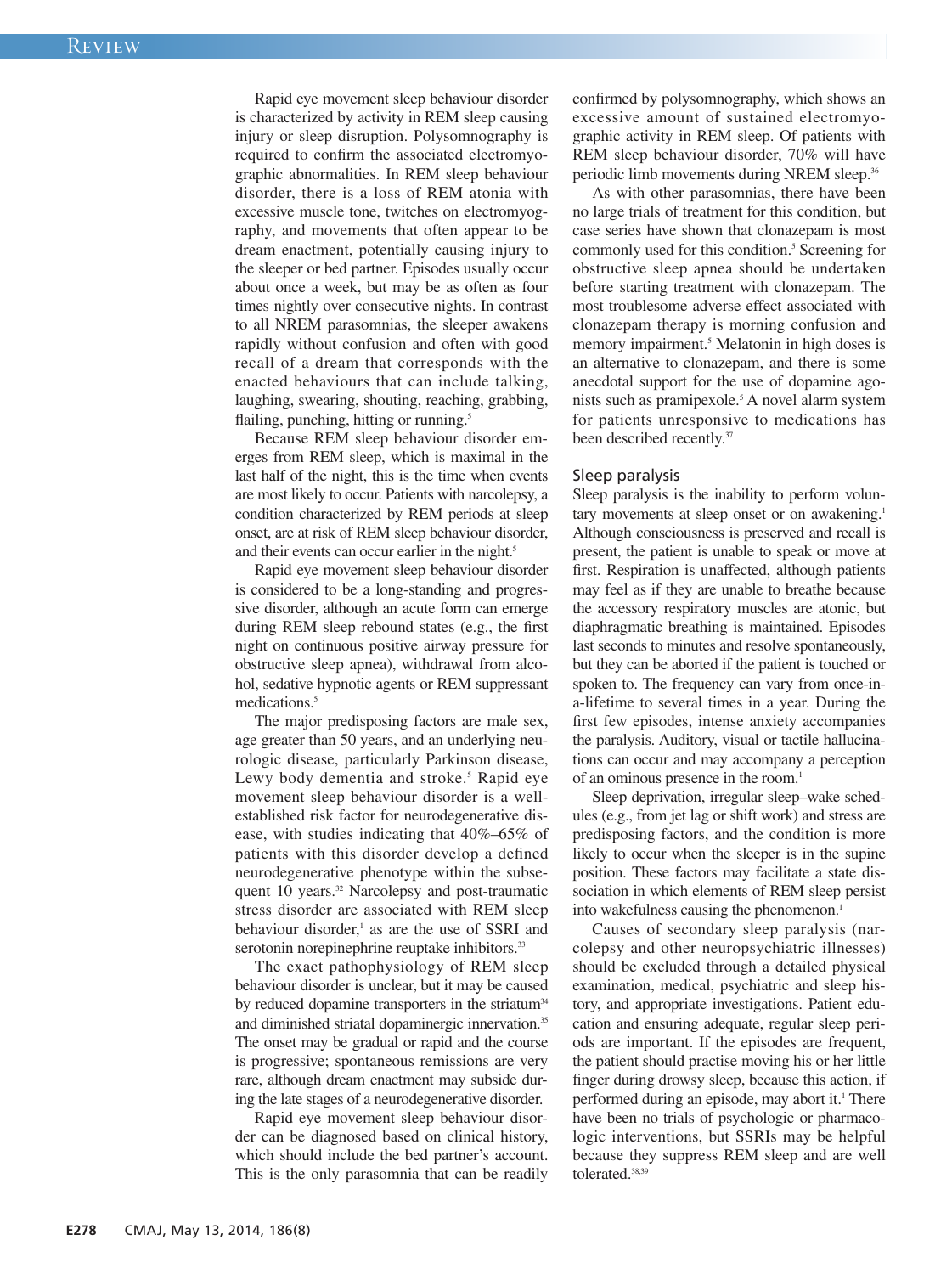# Nightmare disorder

Nightmare disorder is characterized by recurrent nightmares with intense disturbing dreams involving anxiety, anger or disgust that cause prolonged awakenings. <sup>1</sup> Multiple nightmares within a single sleep period may occur and follow similar themes.

Nightmares are strongly associated with psychopathology and are inversely correlated with measures of well-being. <sup>3</sup> Many medications, including antidepressants, antihypertensives and dopamine receptor agonists, can cause nightmares. 1

Nightmares are distinguished from other parasomnias because of the detailed recall of the dream, whereas in sleep terrors, dream activity, if present, is patchy. Nightmares can be a component of ictal events<sup>1</sup> that will require video electroencephalography to make the diagnosis.

Nightmares are a common feature of both acute stress disorder and post-traumatic stress disorder and occur in both NREM and REM sleep. The label nightmare disorder is only applied to these disorders when the severity of the nightmares is such that it requires clinical attention. Frequently, other symptoms of post-traumatic stress disorder may have resolved even though nightmares persist.

A guideline<sup>8</sup> indicates that both psychologic and pharmacologic approaches may be helpful in treating nightmares. 13,40 A common psychologic approach is imagery rehearsal, <sup>41</sup> where the patient chooses a repetitive nightmare, changes its story line to make it less distressing or bring its story to a safe conclusion and then mentally rehearses the changed dream imagery. A recent meta-analysis confirmed that this and other psychologic approaches are effective. <sup>42</sup> The use of prazosin has reduced post-traumatic nightmares in two small clinical trials involving military veterans.<sup>43</sup>

#### **Other parasomnias**

This remaining group of "other" parasomnias (Box 1) cannot be easily categorized as NREM- or REM-related behaviours. With the exception of sleep enuresis, which is predominantly a disorder of childhood (reviewed elsewhere<sup>44,45</sup>), these parasomnias are relatively rare. Sleep-related dissociative disorders can mimic parasomnia, but the dissociative episode always arises from wakefulness,<sup>46</sup> is accompanied by daytime dissociative symptoms and usually resolves with treatment of the dissociative disorder.

Exploding head syndrome<sup> $47$ </sup> is characterized by the perception of a sudden loud noise in the head as the patient is falling asleep or awakening from sleep. At first, the patient may believe that he or she is having a stroke. The frequency is highly variable: single episodes are usual but clusters of episodes can occur. When the events effect daytime functioning, a trial of clonazepam, clomipramine, nifedipine, flunarizine or topiramate<sup>48</sup> may be helpful.

Sleep-related hallucinations are called hypnogogic hallucinations if they occur when the patient is falling asleep or hypnopompic hallucinations if they occur when the patient is awakening. The hallucinations are predominantly visual but can be auditory, tactile or kinetic, and they may frighten the sleeper. <sup>1</sup> Because hypnopompic hallucinations are one of the symptoms of narcolepsy, this diagnosis needs to be excluded by polysomnography.

#### **Conclusion**

Parasomnias, like in the fictional case described in Box 5, are relatively rare, yet are fascinating and important clinical syndromes. Sleep instability characterized by arousals in various stages of consciousness with variable later recall are characteristic of NREM parasomnias and that instability can be improved by addressing sleep hygiene, avoiding substance use, preventing sleep deprivation and, when required, using medications that promote sleep depth and continuity.

In contrast, REM parasomnias occur within the context of greater conscious awareness, resulting

#### **Box 5: Applying the results of this review in clinical practice (fictional case)**

Martin, a 35-year-old executive, was brought to the emergency department by his wife after he had fallen down the stairs at 1:30 am. On questioning, he reported that at a conference last year, he was discovered, confused and naked, outside his hotel room with no memory of how he got there.

Martin had been a bed-wetter until age 10 and had been known to sleepwalk as a child. On his twelfth birthday, he had gotten up in the middle of the night and urinated in his brother's shoes. He continued to experience "minor events" with decreased frequency in his teens but after a "night on the town" at age 19, he left the family home and was found asleep the next morning in his friend's house two blocks away. Because all doors were locked, it was assumed that he climbed in through an open window.

Martin's wife comments that he is a restless sleeper who frequently talks and groans in his sleep, but that he is otherwise a healthy, well-adjusted individual who has never abused drugs or alcohol. In the past year, he has complained to her that his sleep is lighter and that he wakes up easily throughout the night. Last month, Martin started to make sexual advances to his wife during the night, which have not been unwelcomed, yet sometimes it seems as though "he's not quite there." He does not remember these episodes the next morning.

Based on his history, Martin has confused arousals, sleepwalking and sexsomnia. The history of childhood onset with a strong family history (his father and two paternal uncles were sleepwalkers) and exacerbation by alcohol are common features of nonrapid eye movement parasomnia. A review of Martin's two-week sleep diary and his wife's charting of events showed that as his workweek progressed, he electively decreased his amount of sleep, resulting in a substantial sleep debt (1.5 h/night) by the end of the week, where his parasomnia behaviours were also clustered. He did not consent to a medication trial (clonazepam) but he agreed to safety-proof their bedroom (Box 4), ensure a 7.5-hour sleep period each night, and arise at the same time each day, including weekends. After making these changes, he reported less restless and more restorative sleep, and the frequency of parasomnia decreased to "once or twice a week." The prophylactic use of clonazepam for his frequent transatlantic trips was discussed, but he declined this option for now, stating "I am growing out of this."